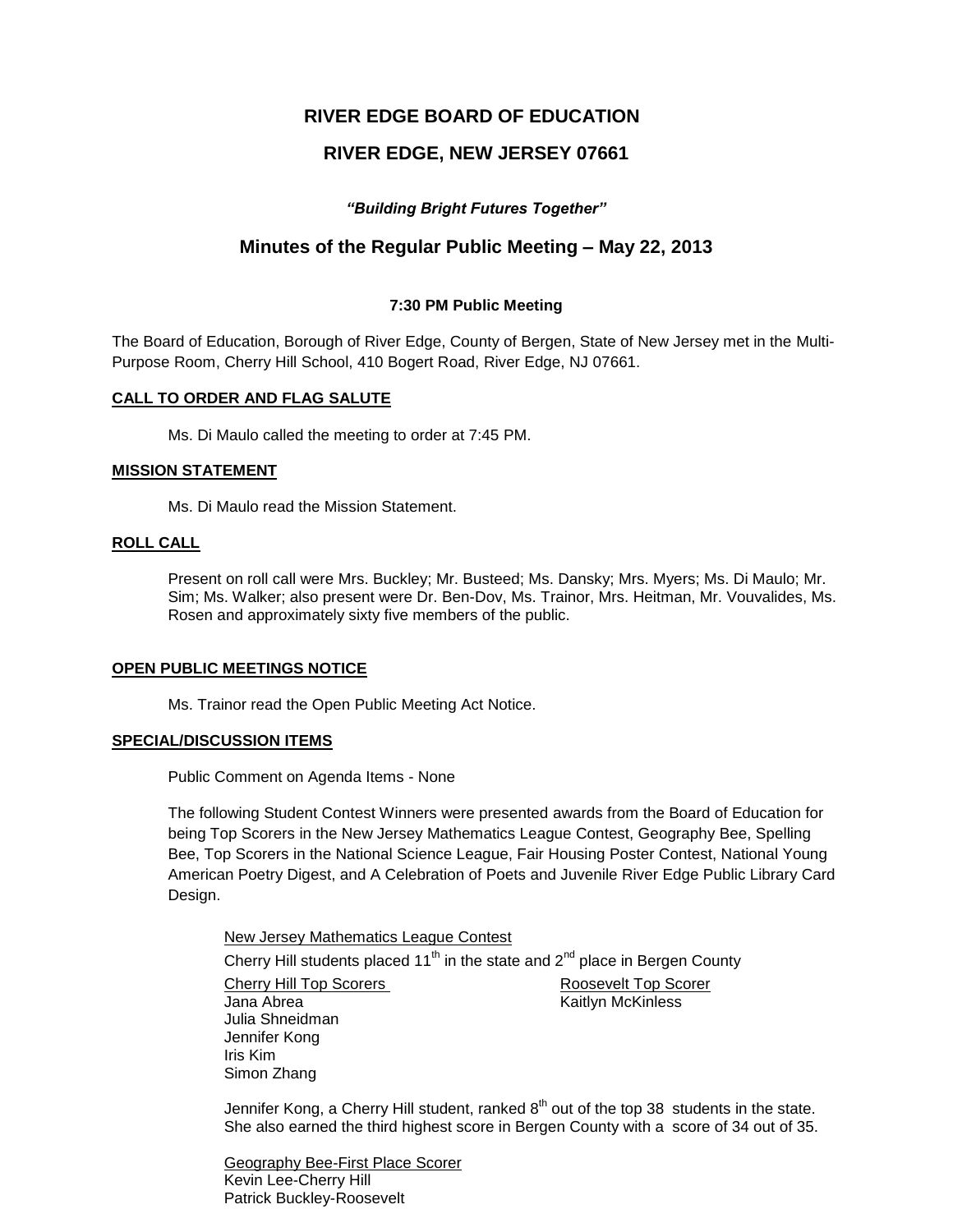Spelling Bee-First Place Scorer Jana Abrea-Cherry Hill Ethan Herbst-Roosevelt

National Science League Cherry Hill Top Scorers Kevin Lee Daniel Jeong

Fair Housing Poster Contest-Cherry Hill Christine Yim-1<sup>st</sup> Place Juliana Hroncic-2<sup>nd</sup> Place Daniel Jeong-2<sup>nd</sup> Place Nicholas Ng-Honorable Mention Esther Kim-Honorable Mention Helen Han-Honorable Mention

National Young American Poetry Digest-Roosevelt Makayla Serrett Kaitlyn McKinless Emily Beattie Carmel Camera Alexia Kazianis Nicholas Schepis Olivia Stewart Teresa Scalanga Amy Zeng

A Celebration of Poets-Cherry Hill Kevin Maloney Julia Panchi Matthew Kelm Nicholas Zhang ToniAnne Gagliostro Robert Suess Priya Aggarwal Jamie Chung Isabela Fernandez Sally Hong Joanna Shetson

Juvenile River Edge Public Library Card Design Caroline Forte

### **Honor Teachers of the Year**

Kathleen Salvatore - Cherry Hill School Frank Perrone - Roosevelt School Reem Halabi – New Bridge Center

Dr. Ben-Dov welcomed parents, students, families, and colleagues to our Teacher of the Year ceremony. She explained the process through which the teachers are selected for this achievement. She congratulated the three Teachers of the Year and had each of them come up to accept the honor.

Mr. Vouvalidies, Mrs. Heitman, and Ms. Rosen congratulated each of the Teachers on the honor of being Teacher of the Year and spoke about the teacher's contributions to the district. The Board of Education presented flowers, a Golden Apple, and a certificate to each teacher. In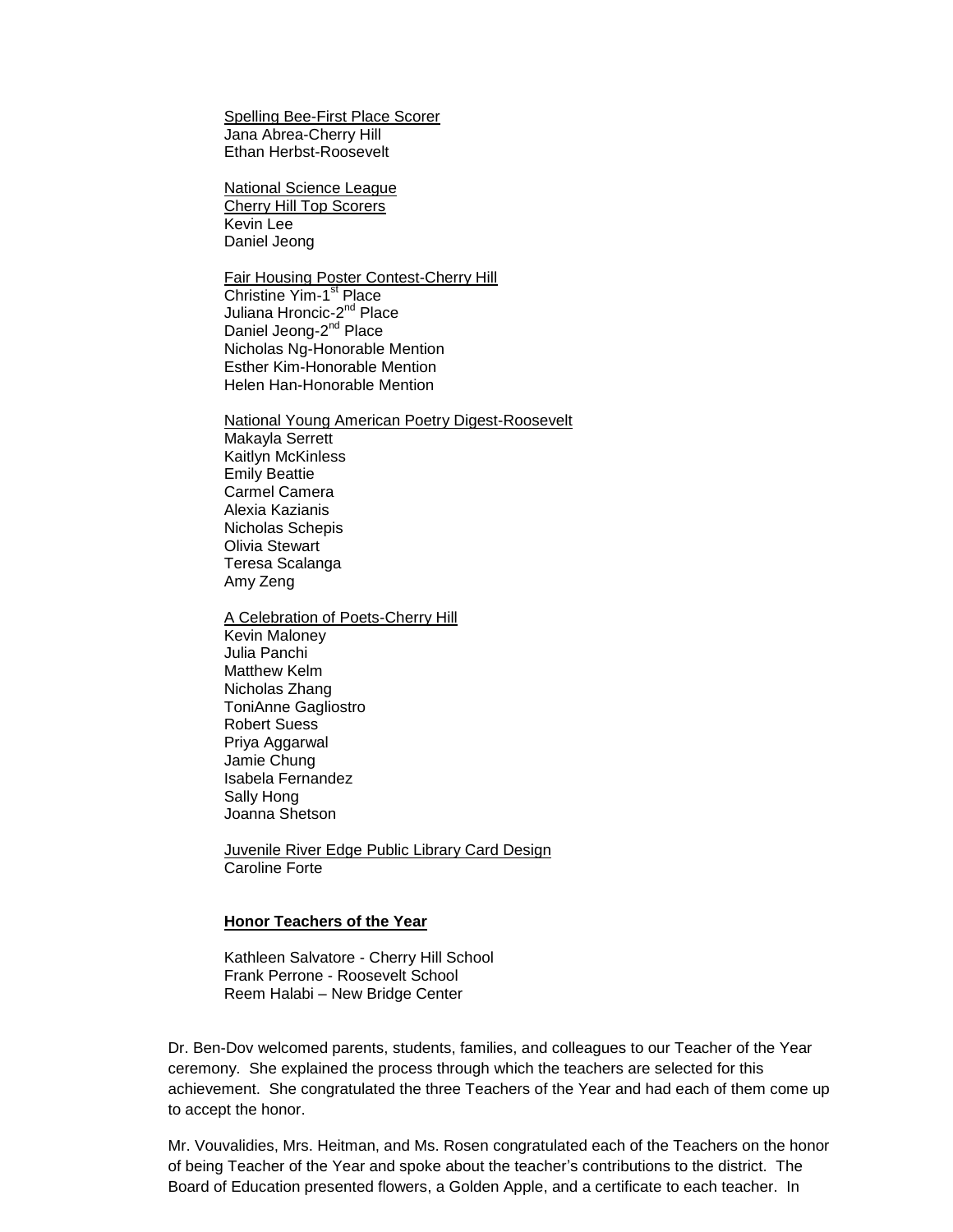addition, the PTO's and Mr. Hunter, President of REEA, presented the Teachers with flowers and a Gift Card. The teachers thanked everyone and commented on their teaching experience in River Edge. Mrs. Salvatore was not able to make the ceremony due to a family emergency.

Motion by Mr. Busteed

Seconded by Mrs. Buckley

that the Board of Education authorize \$500.00 each to Cherry Hill School, Roosevelt School, and New Bridge Center for the Teacher Recognition Award for the 2011-2012 school year, to be spent at the discretion of each Teacher of the Year for the benefit of the school.

Ayes: Mrs. Buckley, Mr. Busteed, Ms. Dansky, Ms. Di Maulo, Mrs. Myers, Mr. Sim, Ms. Walker

Nays: None

## **NJSBA- Archie Hay Award – Mary Kay Buckley**

Ms. Dansky awarded Mrs. Buckley with a plaque from the New Jersey School Boards Association for the Archie Hay Award. Mrs. Buckley was honored for this award at a May 9, 2013 Bergen County Meeting. Ms. Dansky presented Mrs. Buckley with flowers and Mrs. Buckley made comments.

# **Reception**

## **REPORTS**

## **SUPERINTENDENT**

Dr. Ben-Dov reported on the following:

- Dr. Ben-Dov attended an Executive PTO meeting on May 17, 2013 with members of both PTO's, Debbie Trainor and the administrators. A discussion on purchasing an I pad cart by Roosevelt School led to discuss the concept of the PTO gifts whether for enrichment or for necessities. The PTO felt they would like to buy stuff for the children for enrichment. At the end of the meeting there was a suggestion to ask the Cherry Hill School membership to move in the direction of buying technology for enrichment. Schools do not have to be uniform and they will communicate more and try to move in similar directions and employ similar processes.
- Dr. Ben-Dov introduced Patricia Salvati, the new Business Administrator, to the public. She also stated there will be a closed session at the end of the meeting to discuss the Principal position and the two resignations on the agenda.
- Dr. Ben-Dov announced the district received \$55K in block grants for the Roosevelt Bathroom Renovation.
- Dr. Ben-Dov stated the new Juvenile River Edge Public Library Card Design was created by a River Edge student in a contest sponsored by the public library and the River Edge Librarians. It was a great collaboration and the winner of the award was congratulated.
- Thursday, May 23, 2013, is the Bergen County Teacher of the Year Luncheon that will be held at The Fiesta in Wood Ridge. Dr. Ben-Dov is chairing this event. River Edge Teachers will be attending.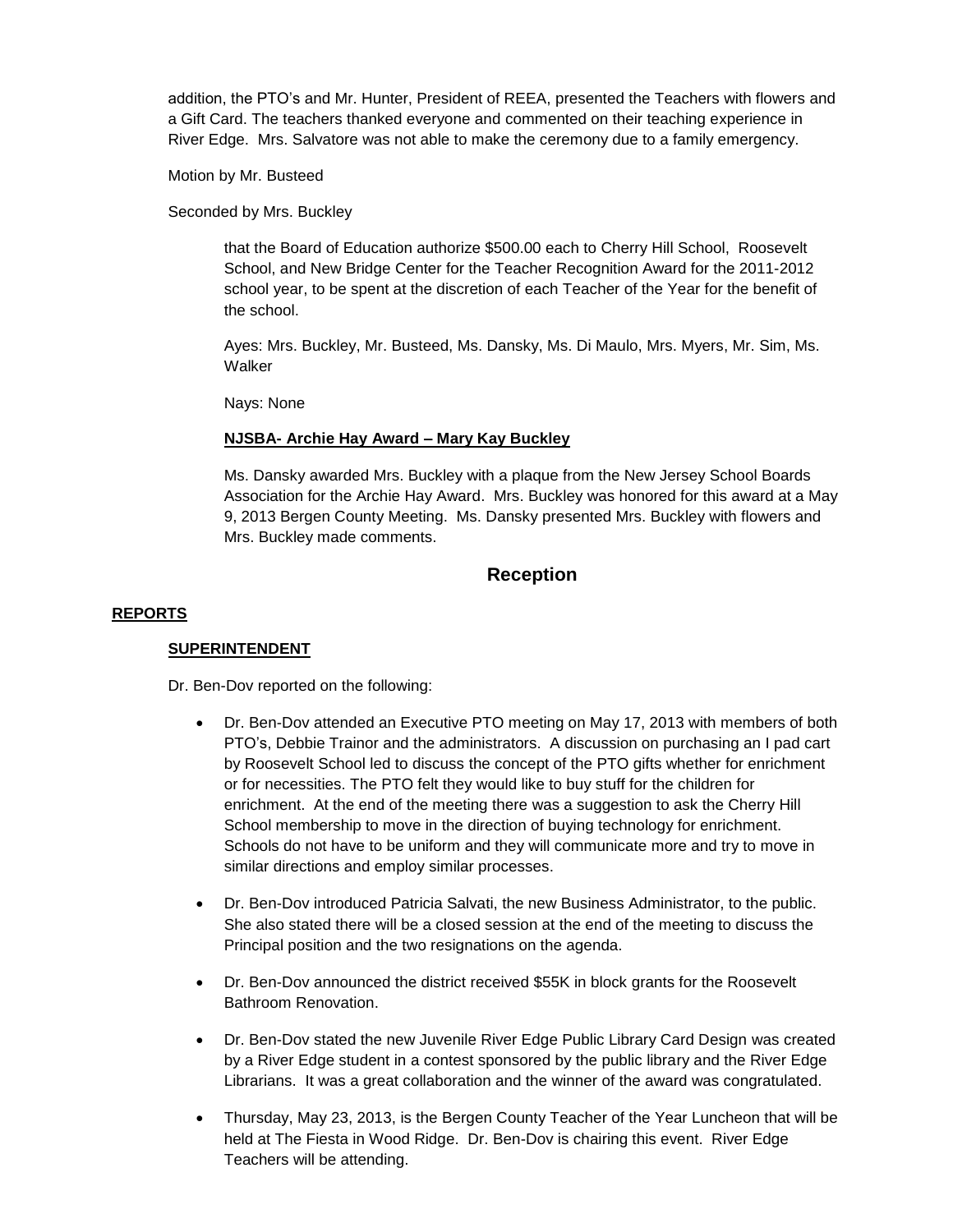## **PRINCIPAL**

Mrs. Rosen reported on the following:

- NJASK testing has been completed and the tests are all packed and shipped out.
- Kindergarten orientation was held today and it went very well
- $\bullet$  1<sup>st</sup> grade orientation for new parents will be held on Tuesday, May 28, 2013
- Open House and Science Celebrations is scheduled for Thursday, May 30, 2013

## **BOARD SECRETARY**

Ms. Trainor reported on the following:

- The bid opening for the Ceiling and Light Fixture Replacement was on May 16, 2013. Resolutions for the Asbestos Abatement and the Ceiling and Light Fixture Replacement are on tonight's agenda. It was \$140,000 below what was budgeted for.
- The Asbestos Abatement and the Ceiling and Light Fixture Replacement projects will begin on July 1, 2013. Ms. Trainor and Dr. Ben-Dov are in discussion of where the Board Office will go for that time.
- We will transfer \$25,000 from the IDEA 2013 Professional Services to the IDEA 2013 General Supplies.

## **PRESIDENT**

Ms. Di Maulo had nothing to report on at this meeting

## **COMMITTEES**

- Ms. Walker and Ms. Dansky attended at Bergen County SBA Meeting on Saturday, May 18, 2013.
- Ms. Dansky was invited to attend a breakfast at The Fiesta in Wood Ridge on Tuesday, June 4, 2013.
- A discussion on purchasing a Lightening Detection System was held by the board.

## **MOTIONS TO BE ACTED UPON**

## **ADMINISTRATION/POLICY**

Motion by Mrs. Buckley

Seconded by Mr. Sim

that the Board of Education approve the Minutes of May 1, 2013 and May 7, 2013.

Ayes: Mrs. Buckley, Mr. Busteed, Ms. Dansky, Ms. Di Maulo, Mrs. Myers, Mr. Sim, Ms. Walker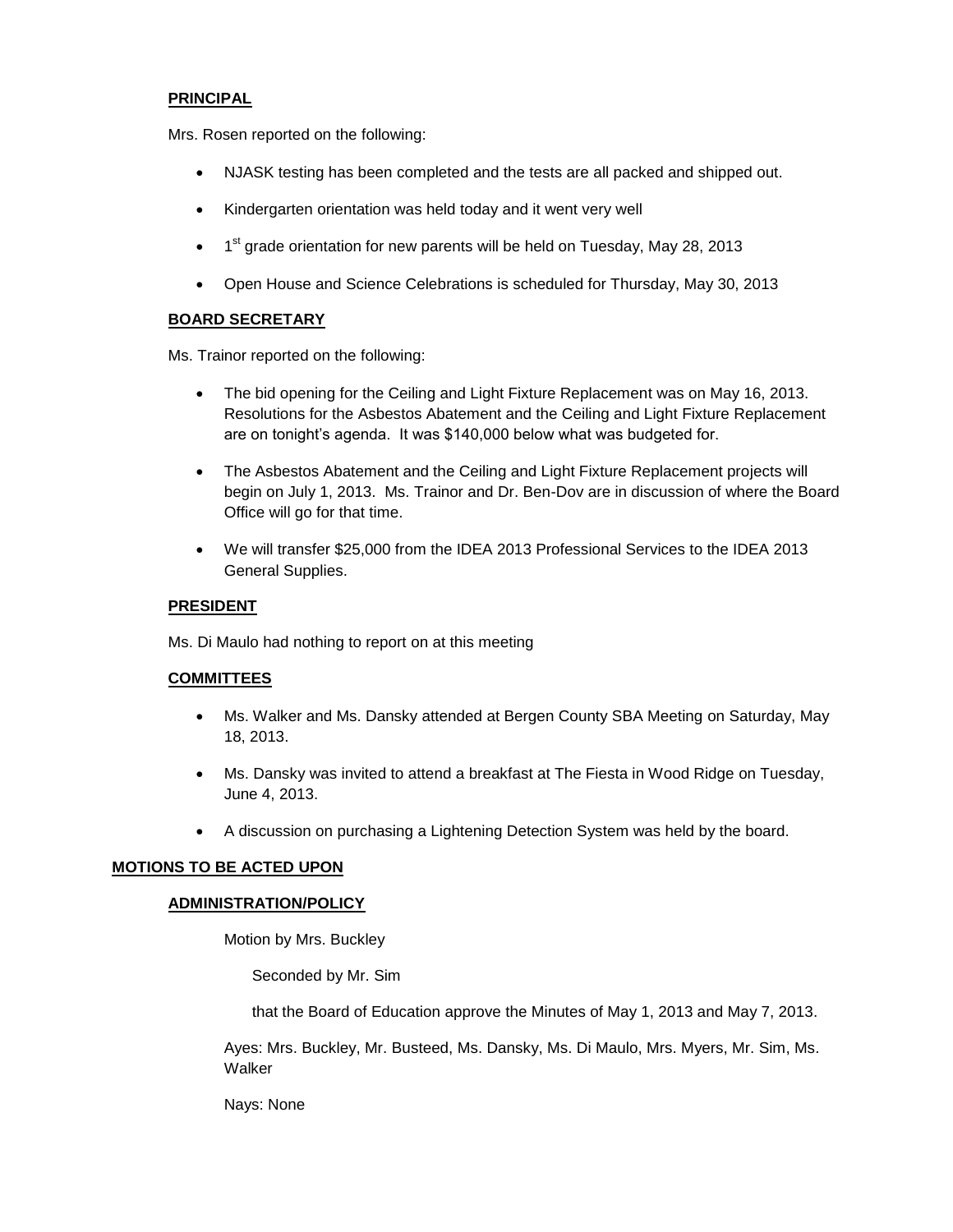Motion by Mr. Sim

Seconded by Ms. Dansky

that the Board of Education approve the Confidential Minutes of May 1, 2013 and May 7, 2013.

that the Board of Education approve the staff development training as per the schedules for May 2013 including relevant mileage reimbursement.

Ayes: Mrs. Buckley, Mr. Busteed, Ms. Dansky, Ms. Di Maulo, Mrs. Myers, Mr. Sim, Ms. Walker

Nays: None

#### **CURRICULUM/EDUCATION**

#### **BUILDING & GROUNDS**

Motion by Ms. Dansky

Seconded by Mrs. Myers

Acknowledge Bid Results- Lighting Fixture Replacement at the Cherry Hill School that the Board of Education acknowledges the attached bid results which were opened on May 16, 2013 at 1:30 PM for the Lighting Fixture Replacement at the Cherry Hill Elementary School. (Addendum)

**WHEREAS**, the River Edge Board of Education (hereinafter referred to as the "Board") advertised for bids for the Ceiling and Light Fixture Replacement at Cherry Hill Elementary School (hereinafter referred to as the "Project"); and

**WHEREAS**, on May 16, 2013, the Board received five (5) bids for the project, as reflected on the attached bid tabulation sheet; and

**WHEREAS**, the lowest responsible bid was submitted by Northeastern Interior Services, LLC, (hereinafter referred to as "Northeastern Interior")with a base bid in the amount of \$80,000.00, together with Alternate No. 1, Add New Ceiling and Light Fixture Replacement at Rooms #130, #131 & #132 and Provide Light Fixture "A", in the amount of \$46,000.00, Alternate No. 2, Provide Light Fixtures "A1" Instead of "A" Listed as Base Bid, in the amount of \$12,000.00 and Alternate No. 3, Add New Ceiling and Light Fixture Replacement at Rooms #130, #131 & #132 and Provide Light Fixture "A1" as Part of this Alternate, in the amount of \$11,000.00 for a total contract price of \$149,000.00; and

**WHEREAS**, the bid submitted by Northeastern Interior is responsive in all material respects and the Board is desirous of awarding the contract for the Project to Northeastern Interior;

**NOW, THEREFORE, BE IT RESOLVED** that the Board hereby awards the bid for the Ceiling and Light Fixture Replacement at Cherry Hill Elementary School to Northeastern Interior Services, LLC, in the total contract sum of \$149,000.00, representing a base bid in the amount of \$80,000.00, together with Alternate No. 1, Add New Ceiling and Light Fixture Replacement at Rooms #130, #131 & #132 and Provide Light Fixture "A", in the amount of \$46,000.00, Alternate No. 2, Provide Light Fixtures "A1" Instead of "A" Listed as Base Bid, in the amount of \$12,000.00 and Alternate No. 3, Add New Ceiling and Light Fixture Replacement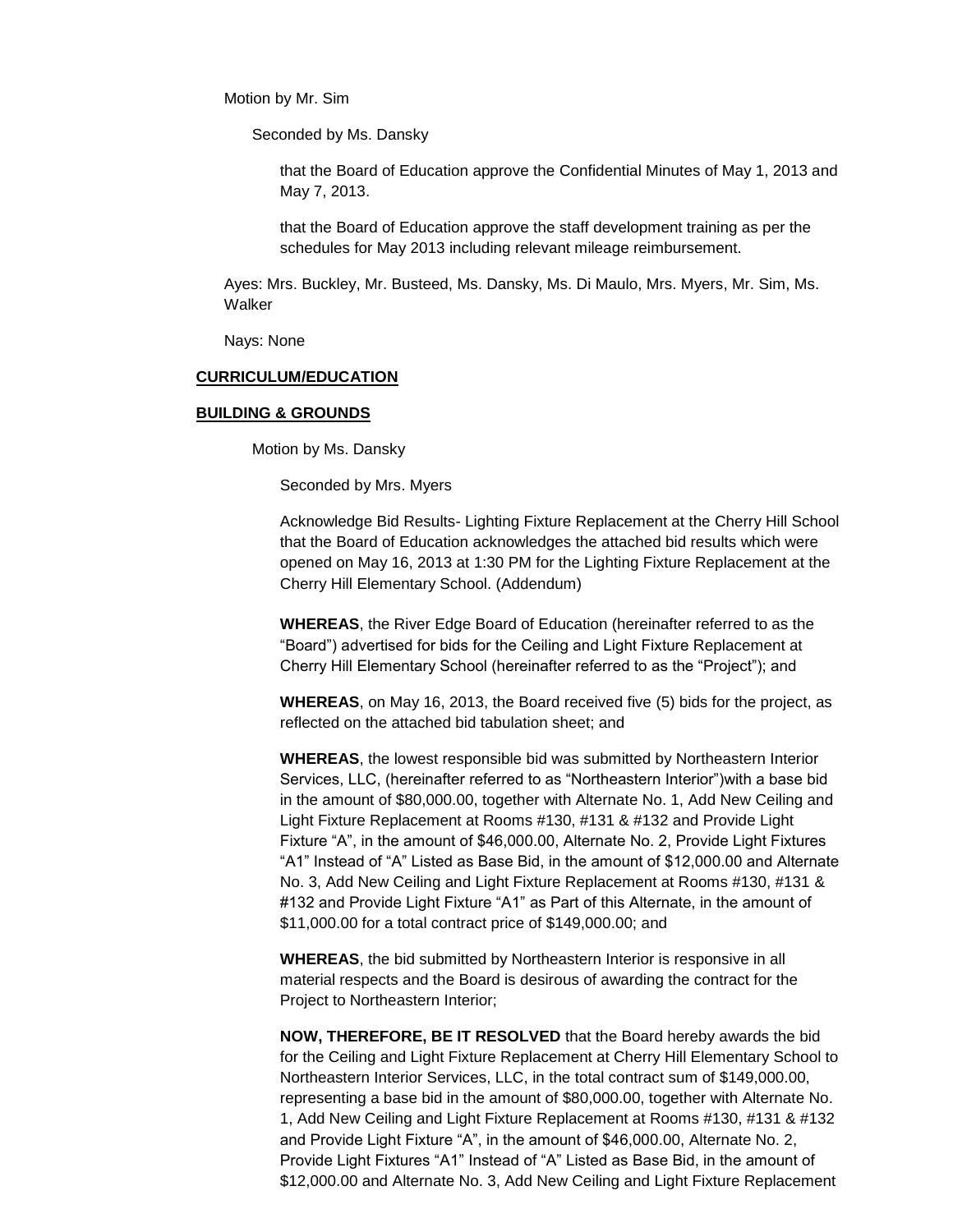at Rooms #130, #131 & #132 and Provide Light Fixture "A1" as Part of this Alternate, in the amount of \$11,000.00.

**BE IT FURTHER RESOLVED**, that this award is expressly conditioned upon the contractor furnishing the requisite insurance certificate and labor and materials/performance bond as required in the project specifications, together with an AA201-Project Manning Report, a Political Contribution Disclosure Certification, an executed A-101-Standard Form of Agreement Between Owner and Contractor and A-201-General Conditions of the Contract for Construction, as prepared by the Board Attorney, within ten (10) days of the date hereof.

**BE IT FURTHER RESOLVED**, that the Board Attorney is hereby directed to draft an agreement with the successful bidder consistent with this Resolution and with the terms and conditions set forth in the bid documents approved by the Board for this project. The Board President and the Board Secretary are hereby authorized to execute such agreement and any other documents necessary to effectuate the terms of this Resolution.

Acknowledge Bid Results- Asbestos Abatement at the Cherry Hill School that the Board of Education acknowledges the attached bid results which were opened on April 25, 2013 at 10:00 AM for the Asbestos Abatement at the Cherry Hill Elementary School. (Addendum)

**WHEREAS**, the River Edge Board of Education (hereinafter referred to as the "Board") advertised for bids for Asbestos Abatement and Disposal at the Cherry Hill Elementary School (hereinafter referred to as the "Project"); and

**WHEREAS**, on April 25, 2013, the Board received ten (10) bids for the Project, as reflected on the attached bid tabulation sheet; and

**WHEREAS**, the lowest responsible bid for this Project was submitted by New American Restoration, Inc., (hereinafter referred to as "New American")with a base bid in the amount of \$96,000, together with Alternate No. 1, in the amount of \$42,000 for a total contract sum of \$138,000; and

**WHEREAS**, the bid submitted by New American is responsive in all material respects and the Board is desirous of awarding the contract for the Project to New American;

**NOW, THEREFORE, BE IT RESOLVED** that the Board hereby awards the bid for Asbestos Abatement and Disposal at the Cherry Hill Elementary School to New American Restoration, Inc., in the total contract sum of \$138,000, representing a base bid in the amount of \$96,000, together with Alternate No. 1, in the amount of \$42,000.

**BE IT FURTHER RESOLVED**, that this award is expressly conditioned upon the contractor furnishing the requisite insurance certificate and labor and materials/performance bond as required in the project specifications, together with an executed Agreement Between Owner and Contractor, as prepared by the Board Attorney, within ten (10) days of the date hereof.

**BE IT FURTHER RESOLVED**, that the Board Attorney is hereby directed to draft an agreement with the successful bidder consistent with this Resolution and with the terms contained in the bid documents approved by the Board for this project. The Board President and the Board Secretary are hereby authorized to execute such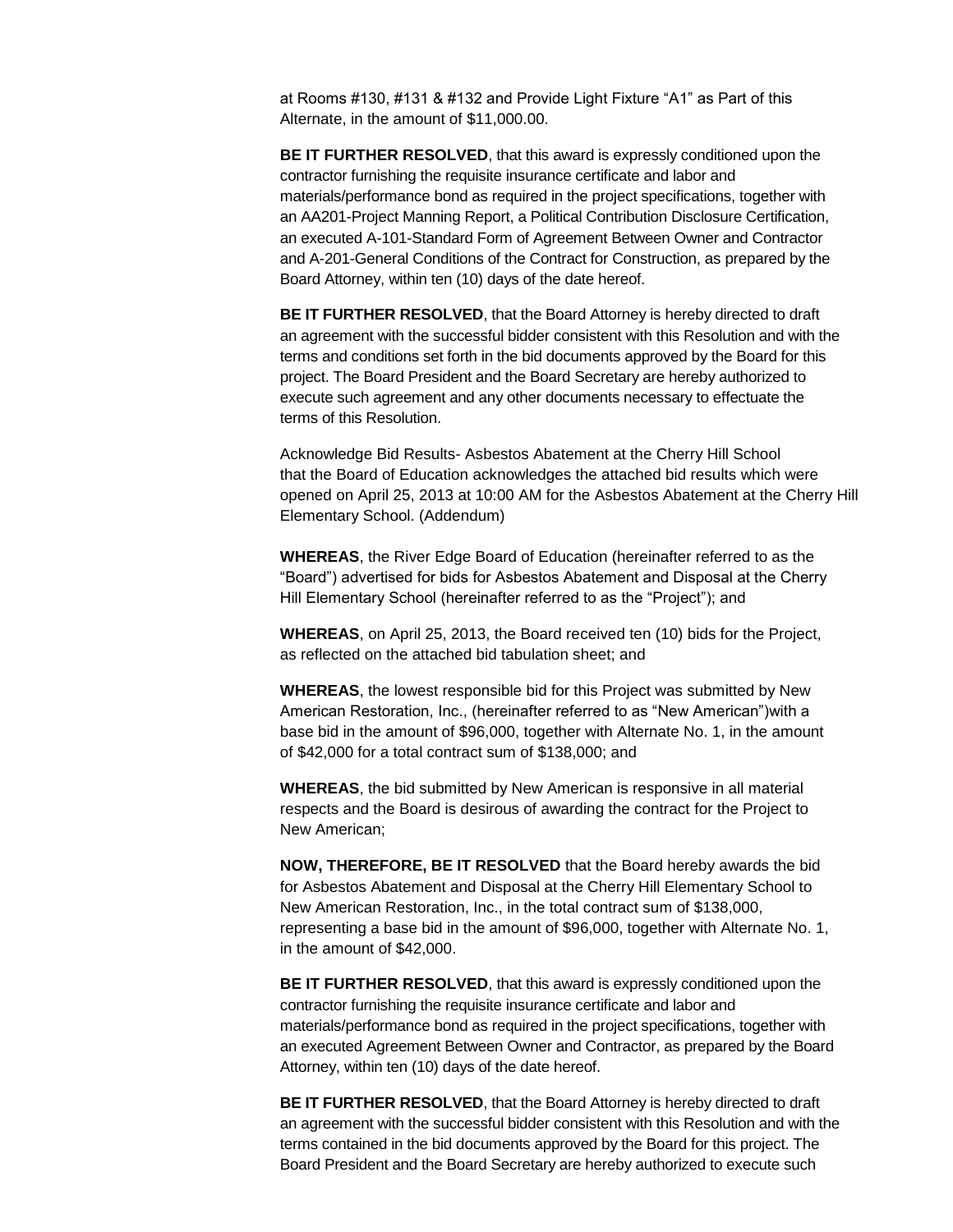agreement and any other documents necessary to effectuate the terms of this Resolution.

Ayes: Mrs. Buckley, Mr. Busteed, Ms. Dansky, Ms. Di Maulo, Mrs. Myers, Mr. Sim, Ms. Walker

Nays: None

## **FINANCE/GRANTS/GIFTS**

Motion by Mrs. Myers

Seconded by Ms. Walker

that the Board of Education approve the bills & claims dated May, 2013 totaling \$388,504.89 including checks #35012 through #35118. Payrolls dated April 15, 2013 and April 30, 2013, totaling \$1,033,121.85 issued therefore, a copy of such warrants list be attached as part of these minutes. (Addendum)

Ayes: Mrs. Buckley, Mr. Busteed, Ms. Dansky, Ms. Di Maulo, Mrs. Myers, Mr. Sim

Nays: None

Abstained: Ms. Walker

Motion by Ms. Walker

Seconded by Mr. Busteed

that the Board of Education approve the Budget Transfers for the school year 2012-2013 as of March 31, 2013. (Addendum)

that the River Edge Board of Education approve the Secretary's and Treasurer's Reports for the period ending March 31, 2013.

Further, we certify that as of March 31, 2013 after review of the secretary's monthly financial report (appropriations section) and upon consultation with the appropriate district officials, to the best of our knowledge no major account or fund has been overexpended in violation of N.J.A.C. 6A:23-2.11 and that sufficient funds are available to meet the districts financial obligation for the remainder of the fiscal year. (Addendum)

that the River Edge Board of Education authorizes the transfer of \$25,000 from the IDEA 2013 Professional Services to the IDEA 2013 General Supplies.

Ayes: Mrs. Buckley, Mr. Busteed, Ms. Dansky, Ms. Di Maulo, Mrs. Myers, Mr. Sim, Ms. Walker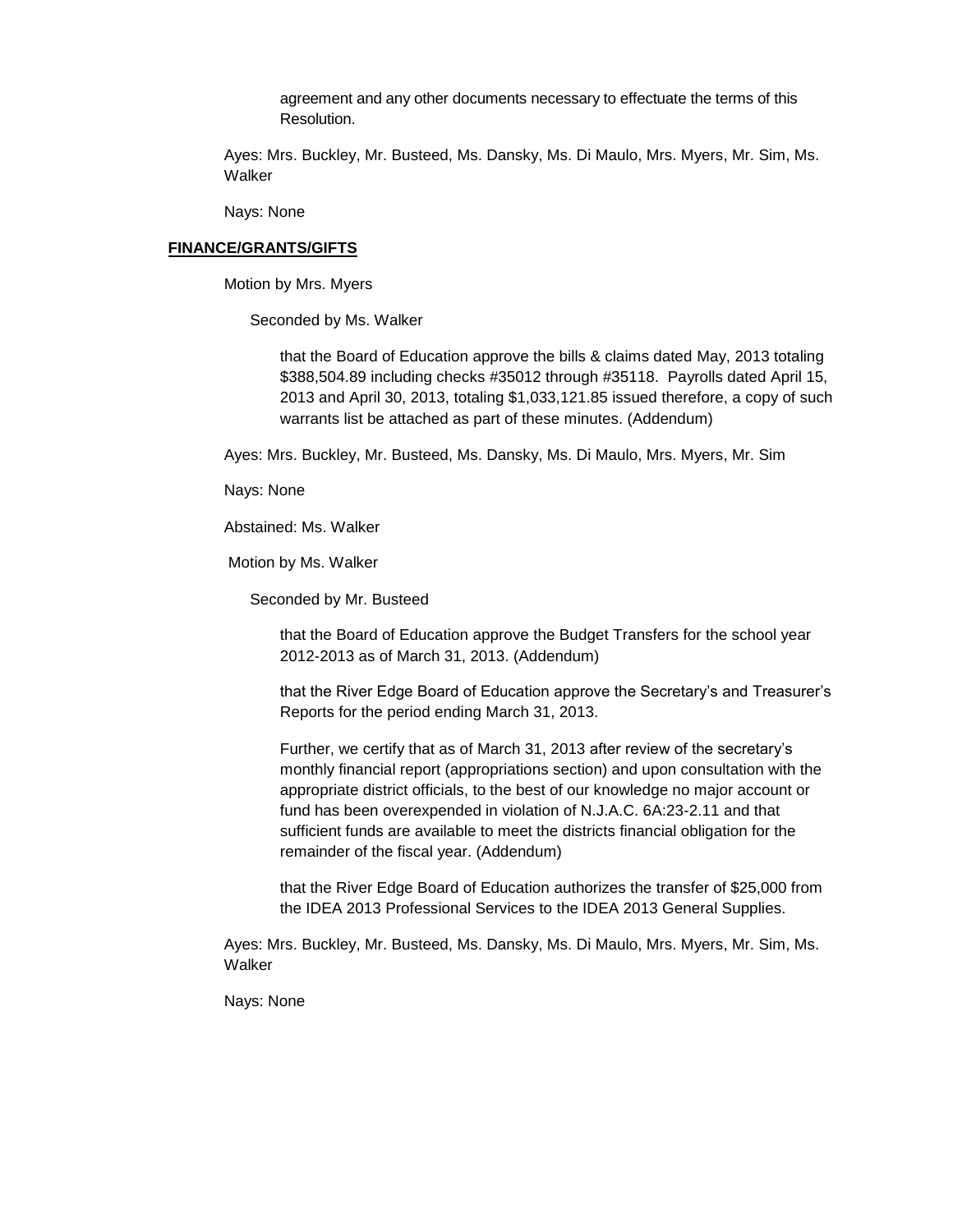#### **PERSONNEL**

Motion by Ms. Walker

Seconded by Mr. Busteed

**BE IT RESOLVED** that the River Edge Board of Education (hereinafter referred to as the "Board") appoints Patricia Salvati as the School Business Administrator/Board Secretary for the River Edge School District for the period beginning on or about July 22, 2013 and ending on June 30, 2014.

**BE IT FURTHER RESOLVED** that this Employment Agreement has been submitted to and approved by the Executive County Superintendent, according to standards adopted by the Commissioner of Education, pursuant to N.J.S.A. 18A:7-8(j).

**BE IT FURTHER RESOLVED** that the Board approves the Employment Agreement with Patricia Salvati for the position of School Business Administrator/Board Secretary for the foregoing period of appointment, which Employment Agreement is attached to this Resolution and made a part hereof.

**BE IT FURTHER RESOLVED** that the Board hereby authorizes the Board President and the Superintendent to execute, on behalf of the Board, the Employment Agreement by and between the Board and Patricia Salvati.

Ayes: Mrs. Buckley, Mr. Busteed, Ms. Dansky, Ms. Di Maulo, Mrs. Myers, Mr. Sim, Ms. Walker

Nays: None

Motion by Mr. Busteed

Seconded by Mrs. Buckley

that the Board of Education accept, with regret, the resignation of Nicole Moody, Part-Time Resource Center Teacher, effective June 30, 2013.

that the Board of Education, with the recommendation of the Superintendent, approve Mary Ellen Cameron, part-time health aide, 19 hours per week for the 2013-2014 school year.

that the Board of Education, with the recommendation of the Superintendent, approve Karen Horn, Nancy Hurm and Margaret Belger part-time clerical aides, for a maximum of 23 hours per week from July 1, 2013 through June 30, 2014.

that the Board of Education, with the recommendation of the Superintendent, approve Nigel Pieter, Part-Time Computer Technician, for a maximum of 23 hours per week from July 1, 2013 through June 30, 2014.

that the Board of Education accept, with regret, the resignation of Patrice Pintarelli, 4<sup>th</sup> Grade Teacher, effective June 30, 2013.

Ayes: Mrs. Buckley, Mr. Busteed, Ms. Dansky, Ms. Di Maulo, Mrs. Myers, Mr. Sim, Ms. **Walker**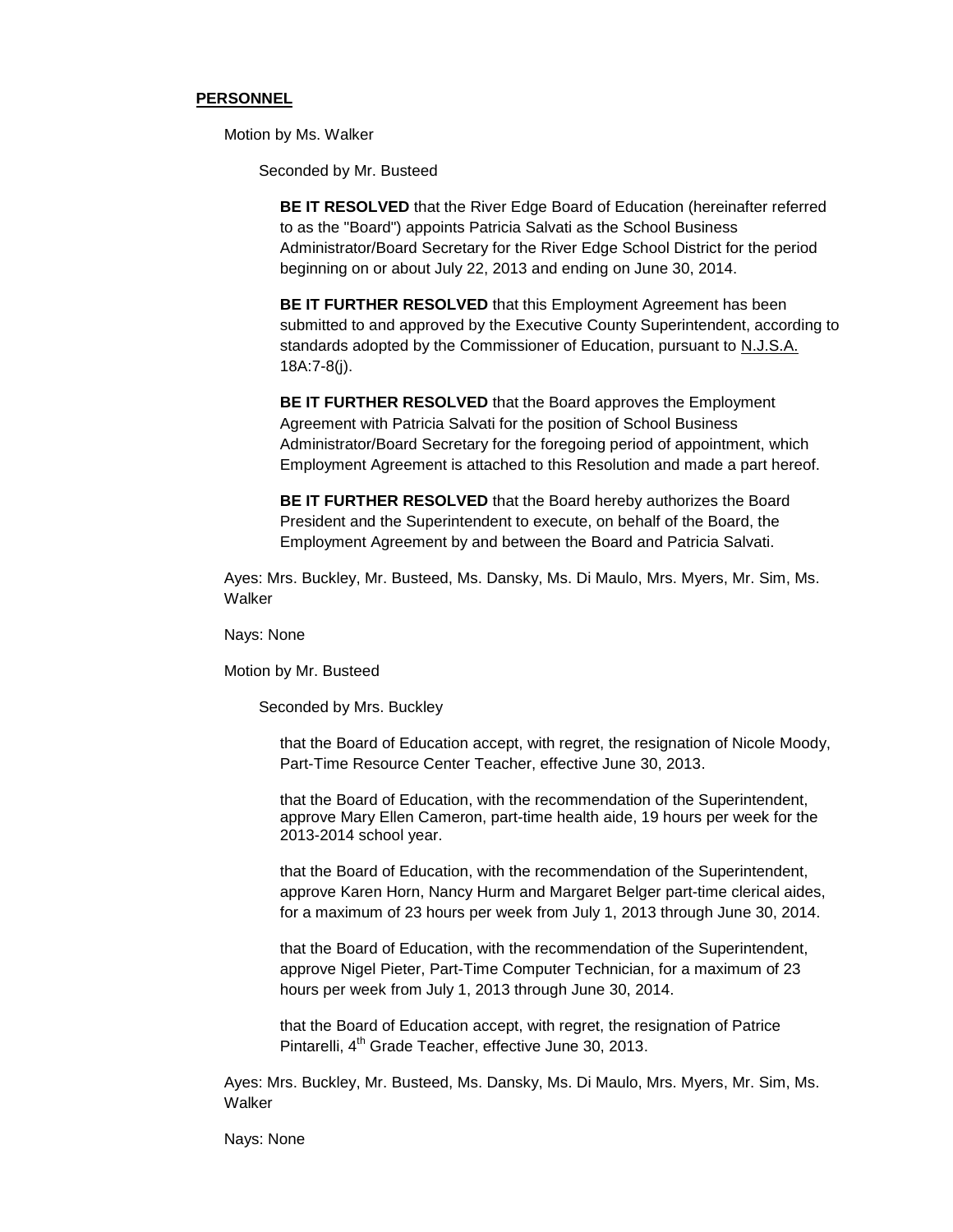## **RIVER EDGE SPECIAL EDUCATION** - None

#### **REGION V ADMINISTRATION & TRANSPORTATION**

Motion by Mrs. Buckley

Seconded by Mr. Sim

that the Board of Education approve the bills & claims dated May, 2013 totaling \$586,952.38 including checks #61038 through #61153.

that the Board of Education approve the 2013-2014 Joint Transportation Agreement between Region V (Host) and Region I (Joiner). (Addendum)

that the Board of Education approve the 2013-2014 Joint Transportation Agreement between Region V (Joiner) and Region I (Host). (Addendum)

that the Board of Education approve the 2013-2014 Joint Transportation Agreement between Region V (Host) and Paramus (Joiner). (Addendum)

that the Board of Education approve the following Quote Contract for EZ Ride Transportation (Addendum)

| Route # | <b>Transporter</b>      | <b>Per Diem</b> |
|---------|-------------------------|-----------------|
| 2021    | <b>Community School</b> | \$77.00         |

that the Board of Education approve the following Quote Contract for N & Y Transportation (Addendum)

| Route # | <b>Transporter</b>       | <b>Per Diem</b> |
|---------|--------------------------|-----------------|
| 2014    | <b>Englewood Library</b> | \$120.00        |
| 2016    | Shaler Academy           | \$173.00        |

**BE IT RESOLVED THAT THE REGION V COUNCIL FOR SPECIAL EDUCATION WILL PROVIDE SHARED SERVICES FOR ITS MEMBER DISTRICTS AND BE IT FURTHER RESOLVED THAT THE RIVER EDGE BOARD OF EDUCATION,** upon recommendation of the Superintendent, approves the following Region V Shared Services Consultant, Psychologist, and Speech Language Specialist to provide evaluations, direct services and consultation to non-public and public schools for member districts upon request for the 2012-2013 school year.

| Evan Fogler Weber | Speech Language Specialist    |  |
|-------------------|-------------------------------|--|
| $ $ OOOC, LLC     | Consultant                    |  |
| Dorit Shmuel      | <b>Bilingual Psychologist</b> |  |

Ayes: Mrs. Buckley, Mr. Busteed, Ms. Dansky, Ms. Di Maulo, Mrs. Myers, Mr. Sim, Ms. Walker